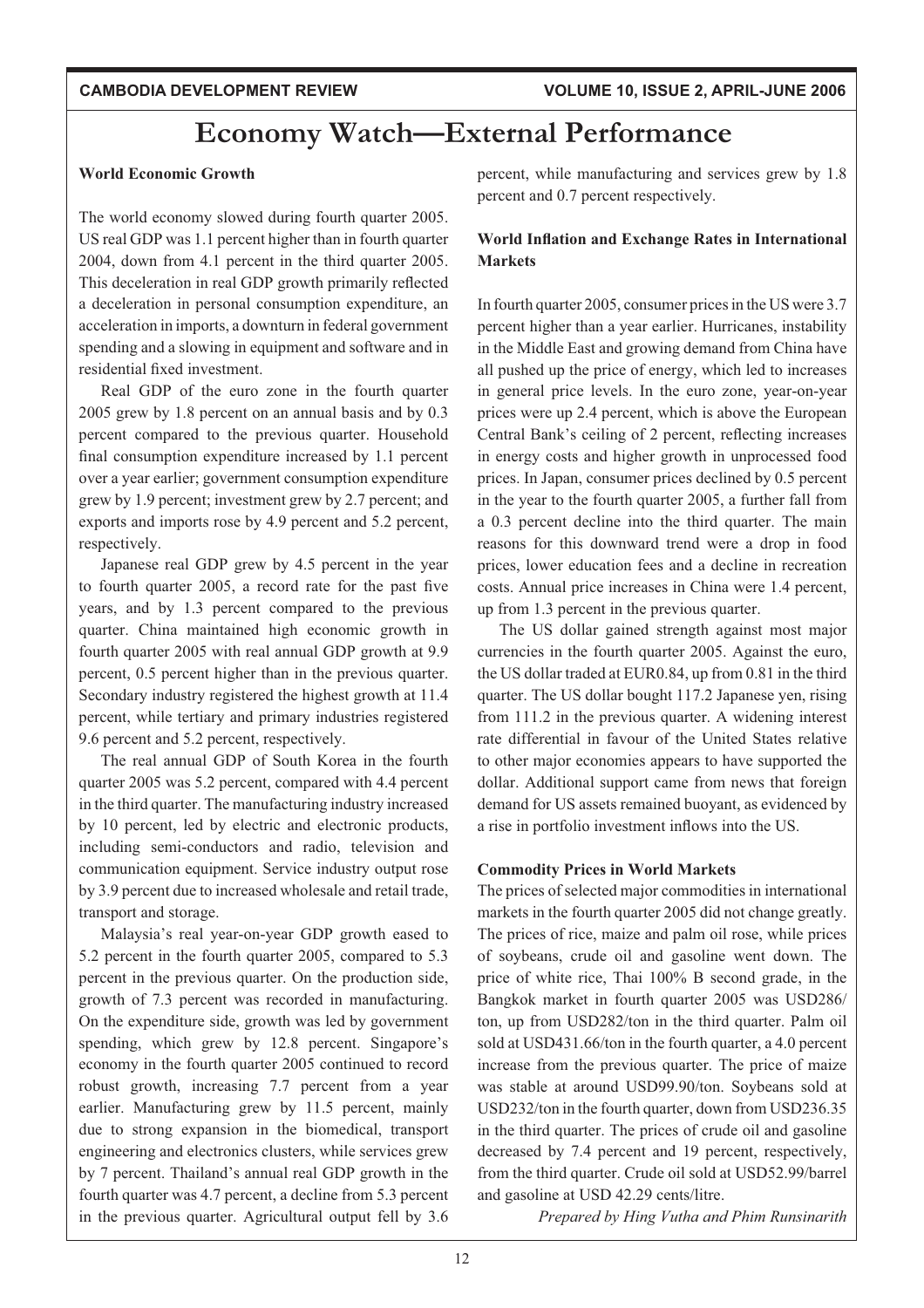**CAMBODIA DEVELOPMENT REVIEW VOLUME 10, ISSUE 2, APRIL-JUNE 2006**

# **Economy Watch—External Performance**

| Table 1. Real GDP Growth of Selected Trading Partners, 2000-2005 (percentage increase over previous year) | 2000 | 2001   | 2002 | 2003 | 2004           |     | 2005           |                          |                          | 2004 |
|-----------------------------------------------------------------------------------------------------------|------|--------|------|------|----------------|-----|----------------|--------------------------|--------------------------|------|
|                                                                                                           |      |        |      |      | Q <sub>4</sub> | Q1  | Q <sub>2</sub> | Q <sub>3</sub>           | Q4                       |      |
| Selected ASEAN countries                                                                                  |      |        |      |      |                |     |                |                          |                          |      |
| Cambodia                                                                                                  | 7.3  | 6.7    | 4.8  | 7.0  |                |     |                |                          |                          | 7.7  |
| Indonesia                                                                                                 | 4.4  | 3.8    | 3.8  | 4.9  | 6.6            | 6.4 | 5.5            | 5.3                      | 4.9                      | 5.1  |
| Malaysia                                                                                                  | 8.7  | 0.5    | 5.6  | 5.4  | 5.6            | 5.7 | 4.4            | 5.3                      | 5.2                      | 7.0  |
| Singapore                                                                                                 | 9.5  | $-2.3$ | 2.6  | 1.4  | 6.5            | 2.5 | 5.4            | 7.0                      | 7.7                      | 8.5  |
| <b>Thailand</b>                                                                                           | 4.4  | 1.9    | 6.1  | 6.9  | 5.0            | 3.3 | 4.6            | 5.3                      | 4.7                      | 6    |
| Vietnam                                                                                                   |      | 6.0    | 6.7  | 7.0  | ۰              |     |                |                          | -                        | 7.5  |
| Selected other Asian countries                                                                            |      |        |      |      |                |     |                |                          |                          |      |
| China                                                                                                     | 8.0  | 7.5    | 8.1  | 9.9  | 9.5            | 9.5 | 9.5            | 9.4                      | 9.9                      | 9.5  |
| Hong Kong                                                                                                 | 10.2 | 0.5    | 5.0  | 3.2  | 7.1            | 2.7 | 7.3            | 8.2                      | $\overline{\phantom{0}}$ | 8.3  |
| South Korea                                                                                               | 9.1  | 3.0    | 6.1  | 3.0  | 3.3            | 6.0 | 3.3            | 4.4                      | 5.2                      | 4.7  |
| Taiwan                                                                                                    | 5.8  | $-2.2$ | 4.2  | 3.1  | 3.3            | 2.7 |                | $\overline{\phantom{a}}$ | 6.0                      | 5.7  |
| Selected industrial countries                                                                             |      |        |      |      |                |     |                |                          |                          |      |
| Euro-12                                                                                                   | 3.5  | 1.4    | 0.7  | 0.5  | 1.6            | 1.3 | 1.2            | 1.5                      | 1.8                      | 1.8  |
| Japan                                                                                                     | 2.8  | 0.4    | 0.4  | 2.6  | 0.8            | 1.3 | 1.4            | 2.9                      | 4.5                      | 3.4  |
| <b>United States</b>                                                                                      | 5.0  | 1.2    | 2.4  | 3.1  | 3.8            | 3.5 | 3.3            | 4.1                      | 1.1                      | 4.4  |

Sources: *Economist,* countries' national statistics offices and central banks and ADB's Asia Regional Information Centre

#### **Table 2. Inflation Rates of Selected Trading Partners, 2000–2005 (percentage prices increase over previous year—period average)** 2000 2001 2002 2003 2004 2005 2004 Q4 Q1 Q2 Q3 Q4 Selected ASEAN countries Cambodia -0.8 -0.6 3.2 1.2 6.1 5.9 6.9 6.0 7.3 4.0 Indonesia 3.6 11.5 13.2 8.3 8.6 10.7 10.8 12 17.3 8.3 Malaysia 1.5 1.4 1.8 1.1 2.4 2.5 3.0 3.4 3.4 1.6 Singapore 1.4 1.0 -0.4 0.5 1.7 0.4 0.1 0.5 1.1 1.7 Thailand 1.5 1.7 0.6 1.8 3.1 2.8 5.3 5.6 6.0 2.7 Vietnam -1.7 -0.4 3.8 3.2 10.7 10 9.2 - - 8.3 Selected other Asian countries China 0.3 0.9 -0.7 1.2 3.2 2.8 1.7 1.3 1.4 3.9 Hong Kong -3.6 -1.3 -3.0 -2.6 0.2 0.4 0.8 1.4 1.8 -0.4 South Korea 2.3 4.4 2.7 3.5 3.4 3.2 3.2 2.4 2.5 3.5 Taiwan 1.3 -0.01 -0.2 -0.3 1.9 1.6 2.1 - 2.4 1.6 Selected industrial countries Euro-12 2.3 2.6 2.2 2.1 2.3 2.1 2.1 2.3 2.4 2.2 Japan -0.7 -0.6 -0.9 -0.3 0.5 -0.2 -0.1 -0.3 -0.5 Nil United States 3.3 2.8 1.6 2.3 3.3 3.0 2.9 3.8 3.7 2.7

Sources: International Monetary Fund, *Economist* and National Institute of Statistics

#### **Table 3. Exchange Rates of Selected Trading Partners against US Dollar, 2000–2005 (period averages)**

|                                | 2000    | 2001    | 2002    | 2003   | 2004                     |         | 2005           |                |                          | 2004    |
|--------------------------------|---------|---------|---------|--------|--------------------------|---------|----------------|----------------|--------------------------|---------|
|                                |         |         |         |        | Q4                       | Q1      | Q <sub>2</sub> | Q <sub>3</sub> | Q4                       |         |
| Selected ASEAN countries       |         |         |         |        |                          |         |                |                |                          |         |
| Cambodia (riel)                | 3,840.8 | 3,916.3 | 3.912.1 | 3,973  | 4,034.7                  | 4,027.0 | 4,054.3        | 4134.3         | 4160.0                   | 4,016.3 |
| Indonesia (rupiah)             | 8,421   | 10,261  | 9,311   | 8,577  | 9,128                    | 9.274   | 9,550          | 9,994          | $\overline{\phantom{0}}$ | 8,938   |
| Malaysia (ringgit)             | 3.80    | 3.80    | 3.80    | 3.80   | 3.80                     | 3.80    | 3.80           | 3.77           | 3.78                     | 3.80    |
| Singapore (S\$)                | 1.72    | 1.79    | 1.79    | 1.74   | 1.65                     | 1.63    | 1.66           | 1.68           | 1.69                     | 1.69    |
| Thailand (baht)                | 40.1    | 44.4    | 42.9    | 41.5   | 40.3                     | 38.6    | 40.1           | 41.3           | 41.02                    | 40.2    |
| Vietnam (dong)                 | 14,168  | 14,725  | 15,280  | 15,510 | $\overline{\phantom{a}}$ | 15,809  |                |                |                          |         |
| Selected other Asian countries |         |         |         |        |                          |         |                |                |                          |         |
| China (yuan)                   | 8.28    | 8.28    | 8.28    | 8.28   | 8.28                     | 8.28    | 8.28           | 8.14           | 8.08                     | 8.28    |
| Hong Kong (HK\$)               | 7.80    | 7.80    | 7.80    | 7.78   | 7.78                     | 7.80    | 7.79           | 7.77           | 7.75                     | 7.79    |
| South Korea (won)              | 1.131   | 1.291   | 1.251   | 1.192  | 1.093                    | 1.022   | 008.1          | 1.029          | 1,036                    | 1,145   |
| Taiwan (NT\$)                  | 31.2    | 33.8    | 34.5    | 34.4   | 32.9                     | 31.5    | 31.4           | 32.3           | 33.4                     | 33.6    |
| Selected industrial countries  |         |         |         |        |                          |         |                |                |                          |         |
| Euro-12 (euro)                 | 1.09    | 1.12    | 1.06    | 0.89   | 0.77                     | 0.76    | 0.79           | 0.81           | 0.84                     | 0.80    |
| Japan (yen)                    | 107.8   | 121.5   | 125.4   | 115.9  | 105.9                    | 104.7   | 107.4          | 111.2          | 117.2                    | 108.2   |

Sources: International Monetary Fund, *Economist* and National Bank of Cambodia

#### **Table 4. Selected Commodity Prices on World Market, 2000–2005 (period averages)**

|                                      | 2000  | 2001  | 2002  | 2003   | 2004           |       | 2005           |        |        | 2004   |
|--------------------------------------|-------|-------|-------|--------|----------------|-------|----------------|--------|--------|--------|
|                                      |       |       |       |        | Q <sub>4</sub> | Q1    | Q <sub>2</sub> | Q3     | Q4     |        |
| Maize (IUSNo.2)-USA (\$/ton)         | 88.4  | 89.5  | 99.21 | 105.2  | 94.4           | 97.0  | 96.5           | 99.9   | 99.93  | 122.0  |
| Palm oil-north-west Europe (\$/ton)  | 310.2 | 285.7 | 390.2 | 443.25 | 429.0          | 413.3 | 421.7          | 415    | 431.66 | 471.3  |
| Rubber-Malaysia (\$/ton)             | 720.8 | 602.0 | 768.3 | 1050   | 1238.2         |       |                |        | $\sim$ | 1252.2 |
| Rice (Thai 100% B)-Bangkok (\$/ton)  | 206.7 | 177.3 | 196.9 | 200.9  | 264.9          | 295.6 | 295.7          | 282.0  | 286.0  | 244.4  |
| Soybeans (US No.1)-USA (\$/ton)      | 193.0 | 180.7 | 201.3 | 241.3  | 216.5          | 229.9 | 290.7          | 236.35 | 232.0  | 288.9  |
| Crude oil-Dubai (\$/barrel)          | 26.1  | 22.8  | 23.9  | 26.8   | 35.5           | 42.6  | 47.7           | 57.27  | 52.99  | 33.5   |
| Gasoline-US Gulf Coast (cents/litre) | 21.1  | 19.5  | 19.1  | 23.0   | 31.8           | 34.4  | 39.7           | 52.37  | 42.29  | 30.9   |

Sources: Food and Agriculture Organisation and US Energy Information Administration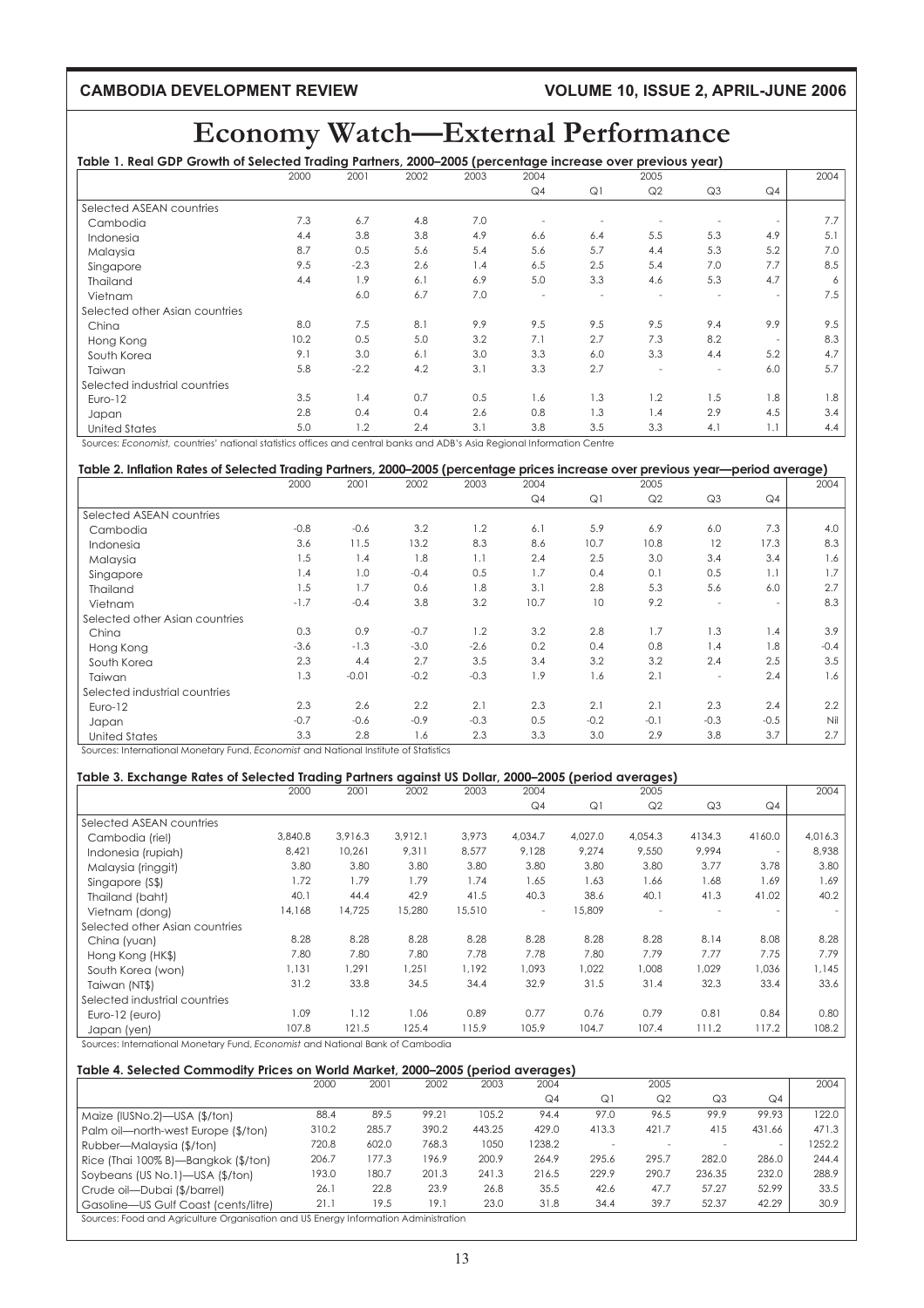### **CAMBODIA DEVELOPMENT REVIEW**

# **Economy Watch-Domestic Performance**

### **Main Economic Activities**

Cambodia's main economic activities slowed in the last quarter of 2005 compared with the preceding quarter. Private investment, construction and external trade declined but tourism arrivals increased

After rising with large investment project approvals in the third quarter, the value of registered fixed asset private investment declined by 71 percent to USD119 m in the fourth quarter. Private investment dropped in all three main sectors, led by a large drop in the industrial sector. Registered fixed asset industrial investment fell by 77 percent to USD82 m, services investment by 36 percent (to USD28 m) and agricultural investment by 13 percent (to USD9 m). However, the total value of fixed asset private investment approvals in 2005, including expansion projects, amounted to USD1095 m, which was about four times the 2004 level. This was due to growth in investment in industry, followed by agricultural and service investments. Four industrial sub-sectors attracted large investments in 2005: oil refining (USD201 m), cement production (USD181 m), mining (USD179 m) and garments (USD152 m).

Construction activities, represented by the value of project approvals in Phnom Penh, have declined since the first quarter of 2005. In the fourth quarter 2005, the value of approvals amounted to USD72 m, 6.1 percent less than in the preceding quarter. This decline was driven by a 72 percent decrease in villa and house construction, while there was an increase of 9.2 percent in flat construction and 33 percent in other types. However, construction activities in Phnom Penh have grown steadily for the past three years. In 2005, project approvals increased by 36 percent to USD359 m from USD264 m in 2004. Of this, flat construction accounted for the largest amount (USD204 m in 2005), a 22 percent increase. In 2005, the value of villa and house approvals also rose by 50 percent to USD46 m, and of other construction by 66 percent to USD109 m.

A decline in total exports, mainly a drop in garment exports, in addition to a rise in total imports, left Cambodia's external trade balance showing a deficit of USD46 m in the fourth quarter 2005, compared to a surplus of USD98 m in the third quarter. Typically, garment exports peak in the third quarter and slow in the fourth quarter. In keeping with this pattern, total exports fell by 12 percent to USD645 m in the fourth quarter. During the same period, total imports rose by 9.3 percent to USD691 m, primarily due to a 22 percent increase in food and beverage imports and an 11 percent increase in vehicle imports.

For 2005, the trade deficit was USD158 m, four and a half times higher than in 2004 when it was USD29 m. Import growth (18 percent increase) more than offset growth in exports (12 percent) and led to the widening trade deficit. Imports were boosted by a rise in imports of construction materials (41 percent), vehicles (33 percent) and fabric, used and new clothes (17 percent).

By contrast, in the fourth quarter tourism, represented by the number of foreign visitors, grew by 29 percent to 416,000. In 2005, foreign arrivals to Cambodia totalled 1,413,544—34 percent more than in the previous year. Arrivals by air increased by 37 percent to 855,800, of which 51 percent were arrivals at Siem Reap international airport, a 42 percent increase. Moreover, visitors by land and water rose by 30 percent to 557,694 persons. This includes a substantial increase in visitors by land, 79 percent.

### **Public Finance**

The government budget deficit improved in the last quarter of 2005 to KHR195 bn, down from KHR328 bn in the preceding quarter. Government revenue strengthened by 33 percent to KHR828 bn, mainly due to a 27 percent rise in tax revenue and a sharp increase in capital revenue. Total spending during the quarter grew 7 percent to KHR1022 bn, reflecting an increase of 12 percent in current spending, but a decrease of 0.4 percent in capital spending.

In 2005, total government revenues improved by 23 percent to KHR2625 bn, achieving 114 percent of the target for the year. However, total budget expenditure also expanded by 15 percent to KHR3454 bn, reaching 111 percent of the target. This narrowed the budget deficit to KHR828 bn, down from KHR864 bn in 2004.

The increase in total revenues was mainly due to an increase of 17 percent in current revenue and robust growth in capital revenue. This resulted from an improvement in tax collections (21 percent), especially on vehicle imports, which took place in the beginning of 2005, and privatisation of state property at the end of the year. Both current and capital expenditure increased by 13 percent and 18 percent, respectively. Current expenditure on wages increased 11 percent, mostly due to civil service reform measures, as the government had intended to increase the wages of civil servants and the military by 15 percent in 2005.

### **Inflation and Foreign Exchange Rates**

Consumer prices in Phnom Penh in the last quarter of 2005 continued to rise. Prices were 6.6 percent higher than a year earlier in the fourth quarter, compared with 4.6 percent higher in the preceding quarter. Food prices were up 11 percent, compared to 6.0 percent in the third quarter, while transportation and communication cost growth slowed to 10 percent, down from 12 percent in the previous quarter.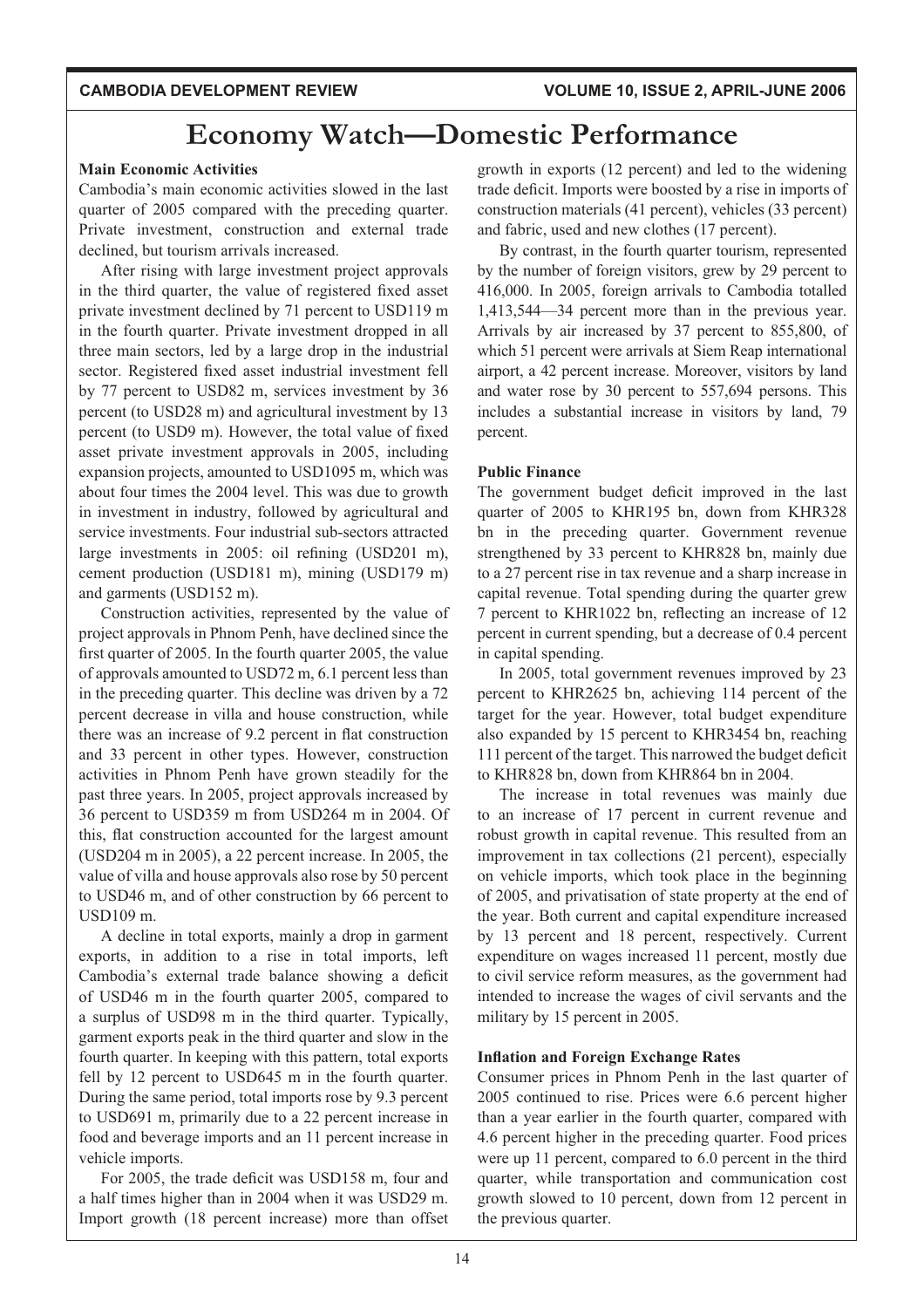# **Economy Watch—Domestic Performance**

The riel exchanged with the US dollar at 4154 riels/ dollar in the fourth quarter, a depreciation of 0.5 percent from the third quarter. The riel also depreciated against the Thai baht by 1.2 percent to 101.4 riels/baht. Similarly, the riel lost 0.8 percent against the Vietnamese dong, trading at  $26.1$  riels per 100 dong in the fourth quarter.

## **Monetary Developments**

Liquidity (M2) at the end of the fourth quarter of  $2005$ continued to grow, by  $0.6$  percent from the preceding quarter, to KHR5025 bn, led by a rise of 3.2 percent in riels outside banks. This resulted from a 3.6 percent increase in new riel issues.

On an annual basis, liquidity growth, however, slowed down to 16 percent in 2005, compared to a 30 percent rise in 2004. The main sources of this deceleration were slower growth in net foreign assets, a 14 percent increase in 2005, down from a 19 percent increase in 2004, and in credit to the private sector, an increase of 32 percent in 2005, down from a rise of 36 percent in 2004.

# **Poverty Situation—Real Daily Earnings of Vulnerable Workers**

CDRI's regular quarterly survey of vulnerable workers, conducted during 15 February–3 March 2006, showed a decline in daily earnings for most vulnerable worker groups compared to the same period last year. These included motorcycle taxi drivers, skilled construction workers, garment workers, cyclo drivers, porters, scavengers and small vegetable traders. Among these, motorcycle taxi drivers' and skilled construction workers' earnings declined the most.

The real daily earnings of motorcycle taxi drivers declined by 24.5 percent to 8900 riels, down from  $11,800$ riels during the same period last year. This decline seemed to be correlated with the number of motorcycle taxi drivers. Ninety-seven percent of interviewed motorcycle taxi drivers perceived that there were more motorcycle taxi drivers in the capital. This view was supported by the same survey, which found that 80 percent of motorcycle taxi drivers were migrants from rural areas. Ninety percent were breadwinners in the family.

Skilled construction workers were found to be the second worst-off group. Their daily earnings declined for a third consecutive month, dropping by  $18$  percent to 11,750 riels in February, down from 14,400 riels in the same month last year. This decline is likely to have resulted from a smaller number of approved construction projects reported by the Department of Cadastre and Geography of Phnom Penh municipality—a 33 percent decline from February 2005 to February 2006. Further, the survey revealed that 40 percent of skilled construction

workers are single, but most could not save because their earnings were used to support their families back home. The survey also found that 30 percent of skilled construction workers had finished secondary school, while 58 percent had completed primary school and eight percent had no schooling.

The average daily earnings of garment workers also fell, by  $0.3$  percent, from the same period a year earlier. This could be related to a reduction in overtime work and an increase in the number of temporary workers. Although most of respondent garment workers also complained that they were unable to save on their small and declining incomes, a small proportion said that they could and that they would use their savings for running their own business when they stop working. In general, garment workers spent 2900 riels per day for food, and their total spending of all kinds was about USD33 for the month.

The average daily earnings of cyclo drivers were down to 7900 riels in February. Despite some cyclo drivers mentioning increased earnings, average earnings declined by 8 percent from a year earlier. The increase in the number of tuk-tuks was probably a major cause of the decline. Cyclo drivers worked around 10 hours per day and about 25 days per month and spent  $120,000$  riels in the month, primarily on food.

Porters' real earnings were 6500 riels per day, a 6 percent fall from the same time last year. Eighty-five percent of porters interviewed reported that their work was temporary and irregular, depending solely on the demand of clients. The survey further showed that most porters migrated from rural areas, where their families experienced food shortages, and about 50 percent were aged between 16 and 25.

The real daily earnings of scavengers were 5000 riels, 7.5 percent lower than in the same period last year. This was attributable to a drop of both quantity and price of rubbish over the surveyed period, combined with the increased number of scavengers arriving from rural areas.

However, the average daily earnings of rice field workers rose to  $4100$  riels in February, 3.3 percent higher than in the same period last year. This increase was mainly linked to a decrease in the number of rice field workers. Most of those who left went to jobs in the city. According to the survey, 80 percent reported that their earnings increased slightly, although their jobs were temporary. In addition, 50 percent of respondents stated that they had no agricultural land, while 50 percent had land of less than one hectare. Most depended on selling their labour to improve their livelihoods.

*Prepared by: Ouch Chandarany and Pon Dorina*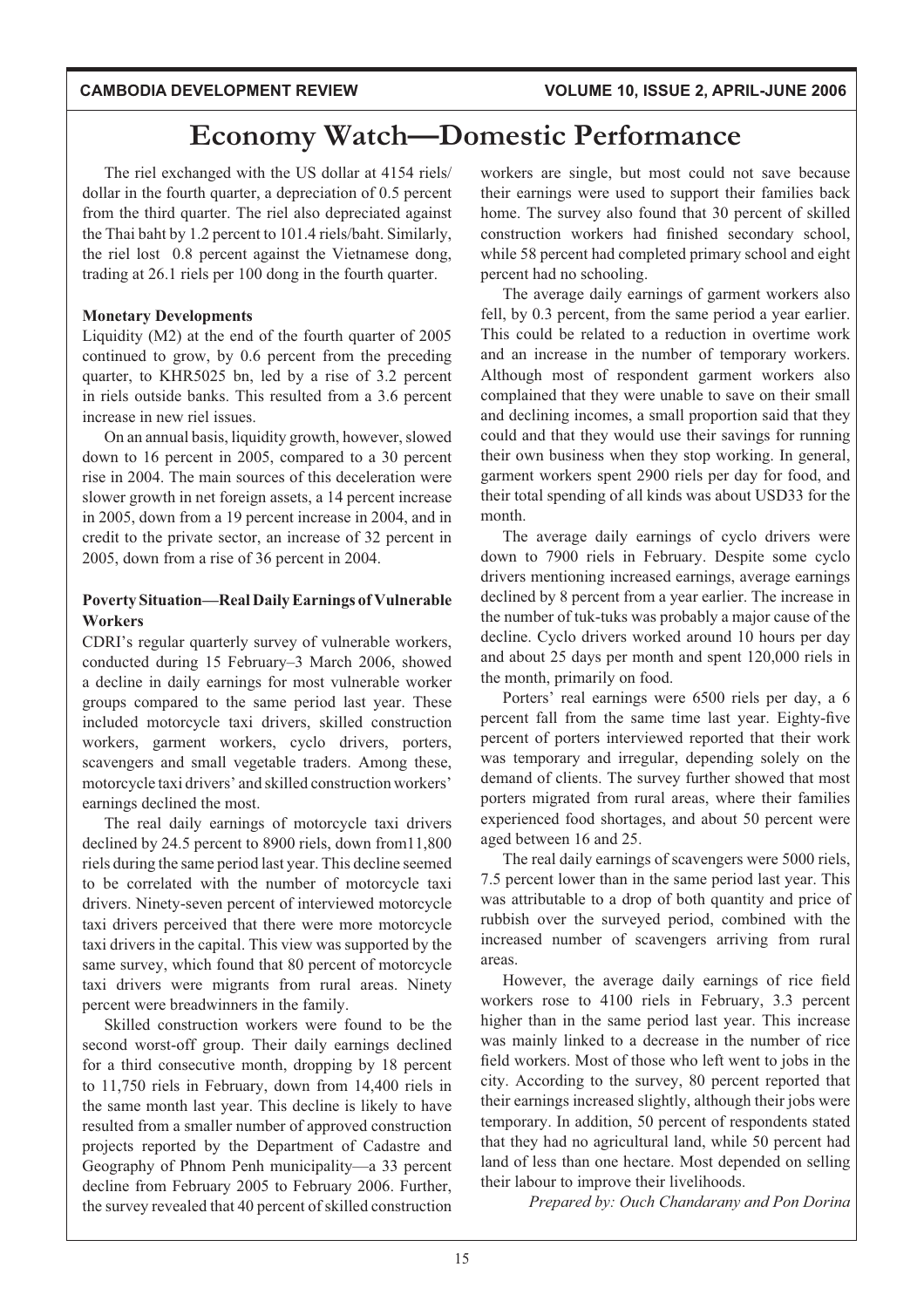# **CAMBODIA DEVELOPMENT REVIEW VOLUME 10, ISSUE 2, APRIL-JUNE 2006**

# **Economy Watch—Indicators**

#### **Table 1. Private Investment Projects Approved, 1997–2005**

|                      | 1997* | 1998  | 1999    | 2000    | 2001    | 2002  | 2003                                    | 2004    | 2005         |                |            |         |
|----------------------|-------|-------|---------|---------|---------|-------|-----------------------------------------|---------|--------------|----------------|------------|---------|
|                      |       |       |         |         |         |       |                                         | ⊕       | $\mathbb{Q}$ | $\Omega$       | $^{\circ}$ | ⊕       |
|                      |       |       |         |         | 醠       |       | $UD$ $m$                                |         |              |                |            |         |
| g ib                 | 56    | 516   | 89      | 98      | 56      | 389   | 37                                      | 00      | 32           | 40             | 104        | 91      |
| h ti<br>M            | 5124  | 505   | 186     | 1094    | 998     | 574   | 1426                                    | 14      | 4188         | 2 <sup>3</sup> | 3497       | 820     |
| . Garments           | 97.0  | 126.5 | 67.7    | 35.2    | 23.0    | 18.0  | 74.8                                    | 12.7    | 44.9         | 23.2           | 56.5       | 27.3    |
| Services             | 166.5 | 154.7 | 222.6   | 150.0   | 111.4   | 143.3 | 167.7                                   | 0.0     | 53.3         | 30.0           | 44.1       | 28.1    |
| . Hotels and tourism | 41.5  | 112.0 | 171.8   | 79.8    | 71.9    | 45.1  | 118.6                                   | 0.0     | 46.4         | 0.0            | 33.6       | 22.6    |
| Total                | 744.5 | 856.8 | 449.1   | 269.2   | 216.8   | 239.6 | 314.1                                   | 16.4    | 475.3        | 96.1           | 404.2      | 119.2   |
|                      |       |       |         |         |         |       | Percentage change from previous quarter |         |              |                |            |         |
| Total                |       |       |         |         |         |       | $\sim$                                  | $-80.0$ | 2.798.2      | $-79.8$        | 320.6      | $-70.5$ |
|                      |       |       |         |         |         |       | Percentage change from previous year    |         |              |                |            |         |
| Total                |       | 15.0  | $-47.6$ | $-40.0$ | $-19.5$ | 10.5  | 31.1                                    | $-73.6$ | 650.8        | $-15.2$        | 392.9      | 628.1   |

\*Excluding expansion project approvals. Source: Cambodian Investment Board

#### **Table 2. Value of Construction Project Approvals in Phnom Penh, 1997–2005**

|                   | 1997  | . .<br>1998 | 1999  | 2000    | 2001   | 2002             | 2003                                    | 2004    | 2005  |                |                |        |
|-------------------|-------|-------------|-------|---------|--------|------------------|-----------------------------------------|---------|-------|----------------|----------------|--------|
|                   |       |             |       |         |        |                  |                                         | Q4      | Q1    | Q <sub>2</sub> | Q <sub>3</sub> | Q4     |
|                   |       |             |       |         |        | USD <sub>m</sub> |                                         |         |       |                |                |        |
| Villas and houses | 17.2  | 21.2        | 20.0  | 16.4    | 15.9   | 23.4             | 20.0                                    | 5.5     | 14.3  | 6.6            | 19.2           | 5.4    |
| <b>Flats</b>      | 19.3  | 227.3       | 290.5 | 174.8   | 167.8  | 179.9            | 91.6                                    | 46.3    | 48.6  | 69.1           | 41.3           | 45.1   |
| Other             | 221.2 | 27.0        | 16.4  | 14.2    | 12.6   | 16.6             | 87.3                                    | 12.4    | 43.1  | 28.6           | 16.0           | 21.3   |
| Total             | 257.7 | 275.4       | 326.8 | 205.4   | 196.2  | 219.8            | 198.9                                   | 64.1    | 106.1 | 104.4          | 76.5           | 71.8   |
|                   |       |             |       |         |        |                  | Percentage change from previous quarter |         |       |                |                |        |
| Total             |       |             |       |         |        |                  | -                                       | $-17.7$ | 65.5  | $-1.6$         | $-26.7$        | $-6.1$ |
|                   |       |             |       |         |        |                  | Percentage change from previous year    |         |       |                |                |        |
| Total             |       | 6.9         | 18.7  | $-37.2$ | $-4.5$ | 12.0             | $-9.5$                                  | 28.6    | 45.5  | 114.8          | $-1.8$         | 12.0   |

Source: Department of Cadastre and Geography of Phnom Penh municipality

#### **Table 3. Exports and Imports, 1997–2005**

|                                                                                                                                         | 1997     | 1998     | 1999     | 2000     | 2001                     | 2002             | 2003                                    | 2004           | 2005    |                |                |         |
|-----------------------------------------------------------------------------------------------------------------------------------------|----------|----------|----------|----------|--------------------------|------------------|-----------------------------------------|----------------|---------|----------------|----------------|---------|
|                                                                                                                                         |          |          |          |          |                          |                  |                                         | Q <sub>4</sub> | Q1      | Q <sub>2</sub> | Q <sub>3</sub> | Q4      |
|                                                                                                                                         |          |          |          |          |                          | USD <sub>m</sub> |                                         |                |         |                |                |         |
| Total exports                                                                                                                           | 493.4    | 784.4    | 941.1    | 1.056.2  | 1.268.2                  | 1.453.2          | 1.708.1                                 | 545.1          | 463.0   | 515.0          | 730.0          | 644.8   |
| Of which: Garments                                                                                                                      | 227.2    | 378.0    | 554.0    | 962.1    | 1.202.2                  | 1.355.8          | 1.628.4                                 | 520.3          | 444.9   | 497.6          | 709.8          | 601.0   |
| . To US                                                                                                                                 | 107.2    | 74.1     | 486.0    | 714.1    | 840.9                    | 943.4            | 1.099.8                                 | 321.2          | 312.5   | 335.9          | 489.5          | 408.1   |
| . To EU                                                                                                                                 |          |          | $\sim$   | 228.1    | 323.3                    | 356.3            | 414.7                                   | 159.1          | 89.2    | 106.0          | 162.5          | 145.3   |
| . To rest of world                                                                                                                      | 120.0    | 82.0     | 68.0     | 19.9     | 38.0                     | 56.1             | 113.8                                   | 40.0           | 43.1    | 55.7           | 57.8           | 47.5    |
| Agriculture                                                                                                                             |          |          |          | 94.2     | 66.0                     | 97.3             | 79.7                                    | 24.8           | 18.1    | 17.3           | 20.2           | 43.8    |
| . Rubber                                                                                                                                |          |          |          | 29.6     | 25.9                     | 29.7             | 35.1                                    | 12.0           | 7.3     | 6.2            | 9.8            | 13.4    |
| . Wood                                                                                                                                  |          |          |          | 32.9     | 22.3                     | 16.0             | 10.2                                    | 2.4            | 3.3     | 2.9            | 2.1            | 2.0     |
| . Fish                                                                                                                                  |          |          |          | 5.4      | 6.0                      | 4.3              | 2.8                                     | 4.4            | 1.5     | 1.1            | 0.8            | 6.6     |
| . Other                                                                                                                                 |          |          |          | 26.2     | 11.8                     | 47.4             | 31.6                                    | 6.0            | 6.0     | 7.1            | 7.5            | 21.9    |
| Total imports                                                                                                                           | 1.094.5  | 1.112.2  | 1.237.4  | 1.417.7  | 1.501.4                  | 1.674.1          | 1.824.9                                 | 548.1          | 520.7   | 666.4          | 632.3          | 691.1   |
| Of which: Gasoline                                                                                                                      |          |          |          |          | $\overline{a}$           | 26.0             | 33.2                                    | 7.8            | 10.3    | 9.3            | 9.9            | 10.7    |
| Diesel                                                                                                                                  |          |          |          |          | $\overline{a}$           | 102.0            | 109.6                                   | 23.5           | 21.6    | 25.8           | 24.6           | 21.1    |
| Construction materials                                                                                                                  |          |          |          |          | $\overline{\phantom{a}}$ | 97.4             | 80.8                                    | 26.5           | 32.3    | 37.1           | 38.7           | 26.2    |
| Other                                                                                                                                   |          |          |          |          |                          | 1.448.7          | 1.601.3                                 | 490.3          | 456.5   | 594.2          | 559.1          | 633.1   |
| Trade balance                                                                                                                           | $-601.2$ | $-327.8$ | $-296.3$ | $-361.5$ | $-233.2$                 | $-220.9$         | $-116.8$                                | $-3.0$         | $-57.7$ | $-151.4$       | 97.7           | $-46.3$ |
|                                                                                                                                         |          |          |          |          |                          |                  | Percentage change from previous quarter |                |         |                |                |         |
| Total garment exports                                                                                                                   |          |          |          |          |                          |                  |                                         | $-19.2$        | $-14.5$ | 11.8           | 42.6           | $-15.3$ |
| Total exports                                                                                                                           |          |          |          |          |                          |                  |                                         | $-18.5$        | $-15.1$ | 11.2           | 41.7           | $-11.7$ |
| Total imports                                                                                                                           |          |          |          |          |                          |                  |                                         | 4.5            | $-5.0$  | 28.0           | $-5.1$         | 9.3     |
|                                                                                                                                         |          |          |          |          |                          |                  | Percentage change from previous year    |                |         |                |                |         |
| Total garment exports                                                                                                                   | 188.0    | 66.4     | 47.0     | 74.0     | 24.9                     | 12.8             | 20.1                                    | 16.0           | 16.0    | 3.8            | 10.3           | 15.5    |
| Total exports                                                                                                                           | 27.5     | 59.0     | 20.0     | 12.2     | 20.1                     | 14.6             | 17.5                                    | 14.6           | 15.9    | 4.1            | 9.2            | 18.3    |
| Total imports                                                                                                                           | $-1.8$   | 1.6      | 11.3     | 14.6     | 5.9                      | 11.5             | 9.0                                     | 12.5           | 13.7    | 9.9            | 20.5           | 26.1    |
| Import data include tax exemption imports. Sources: Department of Trade Preferences Systems, MOC and Customs and Excise Department, MEF |          |          |          |          |                          |                  |                                         |                |         |                |                |         |

#### **Table 4. Foreign Visitor Arrivals in Cambodia, 1997–2005**

|                             | 1997    | 1998  | 1999  | 2000  | 2001  | 2002  | 2003                                    | 2004  | 2005  |                |                |       |
|-----------------------------|---------|-------|-------|-------|-------|-------|-----------------------------------------|-------|-------|----------------|----------------|-------|
|                             |         |       |       |       |       |       |                                         |       |       |                |                |       |
|                             |         |       |       |       |       |       |                                         | Q4    | Q     | Q <sub>2</sub> | Q <sub>3</sub> | Q4    |
|                             |         |       |       |       |       |       | Thousands of passengers                 |       |       |                |                |       |
| By air                      | -       | 186.3 | 262.9 | 351.7 | 408.4 | 523.0 | 456.0                                   | 201.5 | 231.7 | 169.8          | 202.8          | 251.5 |
| By land and water           | ۰       | 100.2 | 104.8 | 14.7  | 196.5 | 263.5 | 245.0                                   | 177.3 | 148.9 | 124.0          | 120.4          | 164.5 |
| Total                       | 218.8   | 286.5 | 367.7 | 466.4 | 604.9 | 786.5 | 701.0                                   | 378.8 | 380.6 | 293.8          | 323.2          | 416.0 |
|                             |         |       |       |       |       |       | Percentage change from previous quarter |       |       |                |                |       |
| Total                       |         |       |       |       |       |       |                                         | 66.1  | 0.5   | $-22.8$        | 10.0           | 28.7  |
|                             |         |       |       |       |       |       | Percentage change from previous year    |       |       |                |                |       |
| Total                       | $-16.0$ | 30.9  | 28.3  | 26.8  | 29.7  | 30.0  | $-10.9$                                 | 70.1  | 49.6  | 51.6           | 41.8           | 9.8   |
| Source: Ministry of Tourism |         |       |       |       |       |       |                                         |       |       |                |                |       |

 $\mathfrak{se}\colon$  Ministry of Tourism